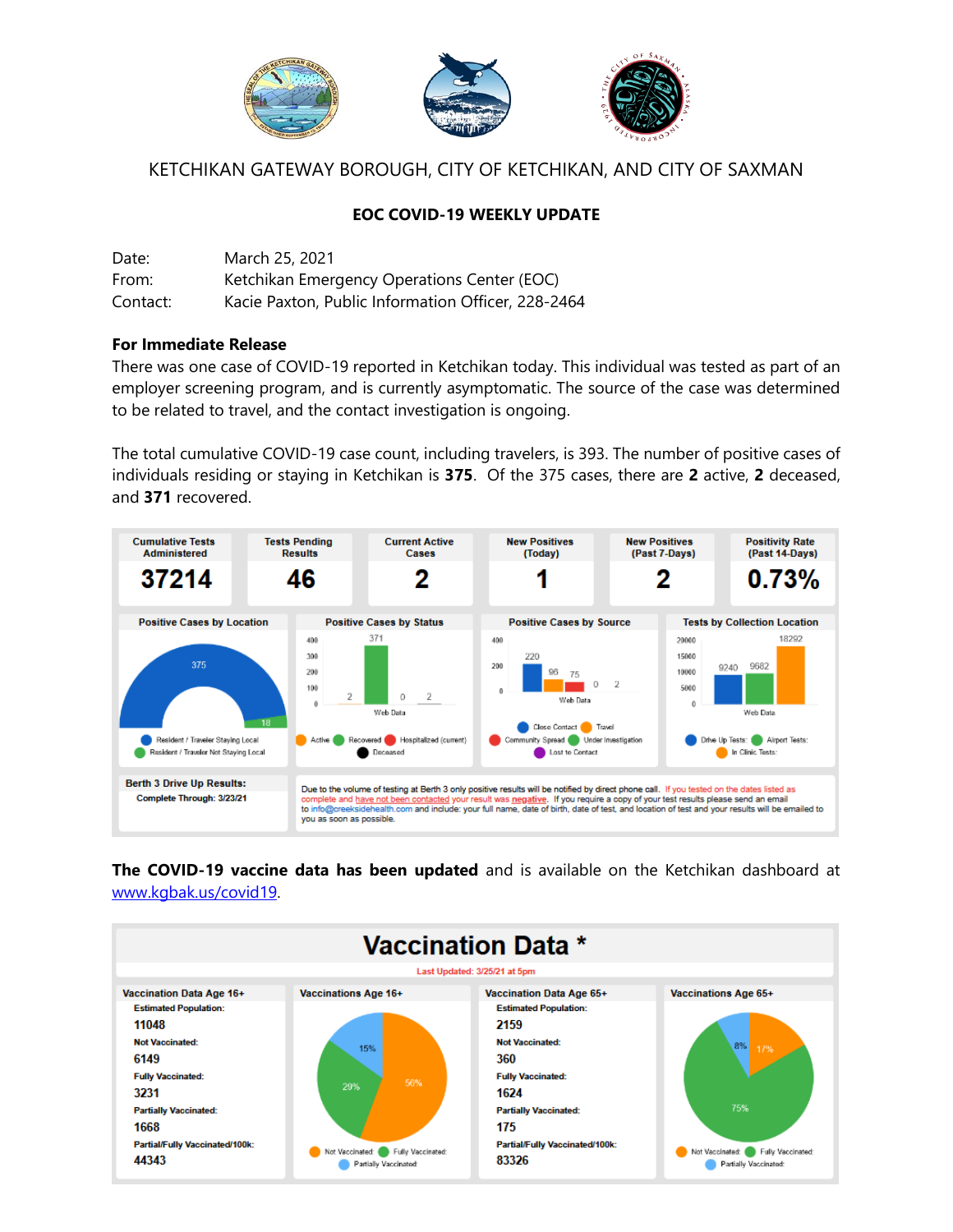# **The Community Risk Level is at Level 1 – Low**



#### **Risk Matrix Being Updated to Consider Vaccination Rates**

The Ketchikan EOC has updated its community risk indicators to account for the increasing number of Ketchikan residents who have gotten vaccinated. Starting Friday, March 26, we will begin using these new indicators to set the community risk level.

The new indicators are available in the  $VRA$  – [Community Risk Dashboard](https://us-east-2.protection.sophos.com/?d=smartsheet.com&u=aHR0cHM6Ly9hcHAuc21hcnRzaGVldC5jb20vYi9wdWJsaXNoP0VRQkNUPTJiZWU5Mzc1NGJlMTQ0MTE5ZDMzOWYzYmJkMjY2MDZl&i=NWNlNTg2MzlhZTUzOWIxNGFlY2Q4NWFh&t=aDZ5VU1BQldUZmQ4aURlelR2MHZrOHZYZTFIK0pTT0kyc0IzTVJrTndDWT0=&h=cbbf8c5d5ed342af8e1bb67edaeb0dbe) page.

To compare incremental adjustments to the risk indicators, visit the VRA – Adjusted Risk Indicator [Metrics Compared](https://us-east-2.protection.sophos.com/?d=smartsheet.com&u=aHR0cHM6Ly9hcHAuc21hcnRzaGVldC5jb20vYi9wdWJsaXNoP0VRQkNUPWNjZjE5NjU3YjRjNDRkNzhiZjRhYjQ4NjQ2YTkyNTc5&i=NWNlNTg2MzlhZTUzOWIxNGFlY2Q4NWFh&t=YnRpbUo0ekVRUHRuZElLbHorTElBNmdnaHVXK1VYV3lYU3N0ZVBhRzM3WT0=&h=cbbf8c5d5ed342af8e1bb67edaeb0dbe) page.

The new risk levels take the following into consideration:

- Fully vaccinated individuals do not need to test or quarantine following a close contact with a positive.
- Lower prevalence of COVID in the community leads to fewer people being tested.
- Even though a positive case may increase our positivity rate due to lower testing numbers, the overall community risk lessens with the significantly increased number of vaccinated individuals.

These adjustments represent relatively small incremental changes that should help keep us in the right place without risking overestimating--or underestimating--our current risk. Please email your comments, questions, and suggestions to [covidquestions@kgbak.us.](mailto:covidquestions@kgbak.us)



**Vaccine Appointments Available at March 27 Saxman Clinic:**  Appointments for this clinic can be scheduled by phone at 907-646- 3322, or online at [http://covidvax.alaska.gov](http://covidvax.alaska.gov/). Search for "Saxman" in the search bar of section B on the website to locate the calendar. In addition, local health care providers have appointments available. Information how to schedule appointments with a local provider is available at [www.kgbak.us/covidvax.](http://www.kgbak.us/covidvax)

### **Upcoming Pfizer Vaccine Information and Clinics for 16 and 17 year olds**

- 1. March 31: Drs. Horton and Bhagat COVID Vaccine Zoom Q&A with seniors (11:50 am) and juniors (12:25 pm)
- 2. April 6 & 7: Free Teen Vaccine Clinic @ Kayhi 3:30-6:00 pm; sponsored by Public Health; parents must attend the vaccination appointment with their youth.
	- April 6th Register at [https://myhealth.alaska.gov/reg/9254701676](https://us-east-2.protection.sophos.com/?d=urldefense.com&u=aHR0cHM6Ly91cmxkZWZlbnNlLmNvbS92My9fX2h0dHBzOi9uYW0wNC5zYWZlbGlua3MucHJvdGVjdGlvbi5vdXRsb29rLmNvbS8_dXJsPWh0dHBzKjNBKjJGKjJGbXloZWFsdGguYWxhc2thLmdvdioyRnJlZyoyRjkyNTQ3MDE2NzYmZGF0YT0wNCo3QzAxKjdDdGhvcnRvbjEqNDBwZWFjZWhlYWx0aC5vcmcqN0MxNzAwOTQ4ZDc4ZTY0Njg3NDhkYzA4ZDhlZjA2YmMzNyo3QzBjNGQ2YTIxMmNmNDQxOTc5MzMzYWE1ZmFkYjc2NzA5KjdDMCo3QzAqN0M2Mzc1MjIxNTk1MTA3NTE1NTMqN0NVbmtub3duKjdDVFdGcGJHWnNiM2Q4ZXlKV0lqb2lNQzR3TGpBd01EQWlMQ0pRSWpvaVYybHVNeklpTENKQlRpSTZJazFoYVd3aUxDSlhWQ0k2TW4wKjNEKjdDMTAwMCZzZGF0YT1hcSoyQm1HNGxpV21FY2g1Y2d3VlNyWU5TVjMxblBqQmF3KjJCUWwxbXBVMEtOQSozRCZyZXNlcnZlZD0wX187SlNVbEpTVWxKU1VsSlNVbEpTVWxKU1VsSlNVISFKMl84Z2RwNmdaUSE3dVpQai1jdEl6b0hzbzA3bXRSSG1BekJiSEFzVk82cjUxaVZiaGs4R3pJMVp2ZjhLeUVTRlRyUHgyRzlxVUlzRTdnaHRJUSQ=&i=NWNlNTg2MzlhZTUzOWIxNGFlY2Q4NWFh&t=a09BeldHdW8rb3Zpa1gxaitWMHJvRkpVU2QwTHRyeTcvODQ1N0NJZGpTWT0=&h=eb6c39ecf826421e9829aa0b9311dafa)
	- April 7th Register at [https://myhealth.alaska.gov/reg/5127669087](https://us-east-2.protection.sophos.com/?d=urldefense.com&u=aHR0cHM6Ly91cmxkZWZlbnNlLmNvbS92My9fX2h0dHBzOi9uYW0wNC5zYWZlbGlua3MucHJvdGVjdGlvbi5vdXRsb29rLmNvbS8_dXJsPWh0dHBzKjNBKjJGKjJGbXloZWFsdGguYWxhc2thLmdvdioyRnJlZyoyRjUxMjc2NjkwODcmZGF0YT0wNCo3QzAxKjdDdGhvcnRvbjEqNDBwZWFjZWhlYWx0aC5vcmcqN0MxNzAwOTQ4ZDc4ZTY0Njg3NDhkYzA4ZDhlZjA2YmMzNyo3QzBjNGQ2YTIxMmNmNDQxOTc5MzMzYWE1ZmFkYjc2NzA5KjdDMCo3QzAqN0M2Mzc1MjIxNTk1MTA3NTE1NTMqN0NVbmtub3duKjdDVFdGcGJHWnNiM2Q4ZXlKV0lqb2lNQzR3TGpBd01EQWlMQ0pRSWpvaVYybHVNeklpTENKQlRpSTZJazFoYVd3aUxDSlhWQ0k2TW4wKjNEKjdDMTAwMCZzZGF0YT1Rc0UzRlVPUGJCbmh2VHNrR0dCTzJBSzRmUWkqMkJORlp0eWoyVlI2SXU4dDgqM0QmcmVzZXJ2ZWQ9MF9fO0pTVWxKU1VsSlNVbEpTVWxKU1VsSlNVbEpRISFKMl84Z2RwNmdaUSE3dVpQai1jdEl6b0hzbzA3bXRSSG1BekJiSEFzVk82cjUxaVZiaGs4R3pJMVp2ZjhLeUVTRlRyUHgyRzlxVUlzLVB3MzJSZyQ=&i=NWNlNTg2MzlhZTUzOWIxNGFlY2Q4NWFh&t=WFkzQ1Z3aWxzTGpwa0wyR2RlWXlreDVObS9YU0lhS1pzRzhuYTNLN3E2WT0=&h=eb6c39ecf826421e9829aa0b9311dafa)
- 3. April 17: PeaceHealth Teen COVID Vaccine Clinic, registration fee applied; make appointment by phone at (907)-228-8140.